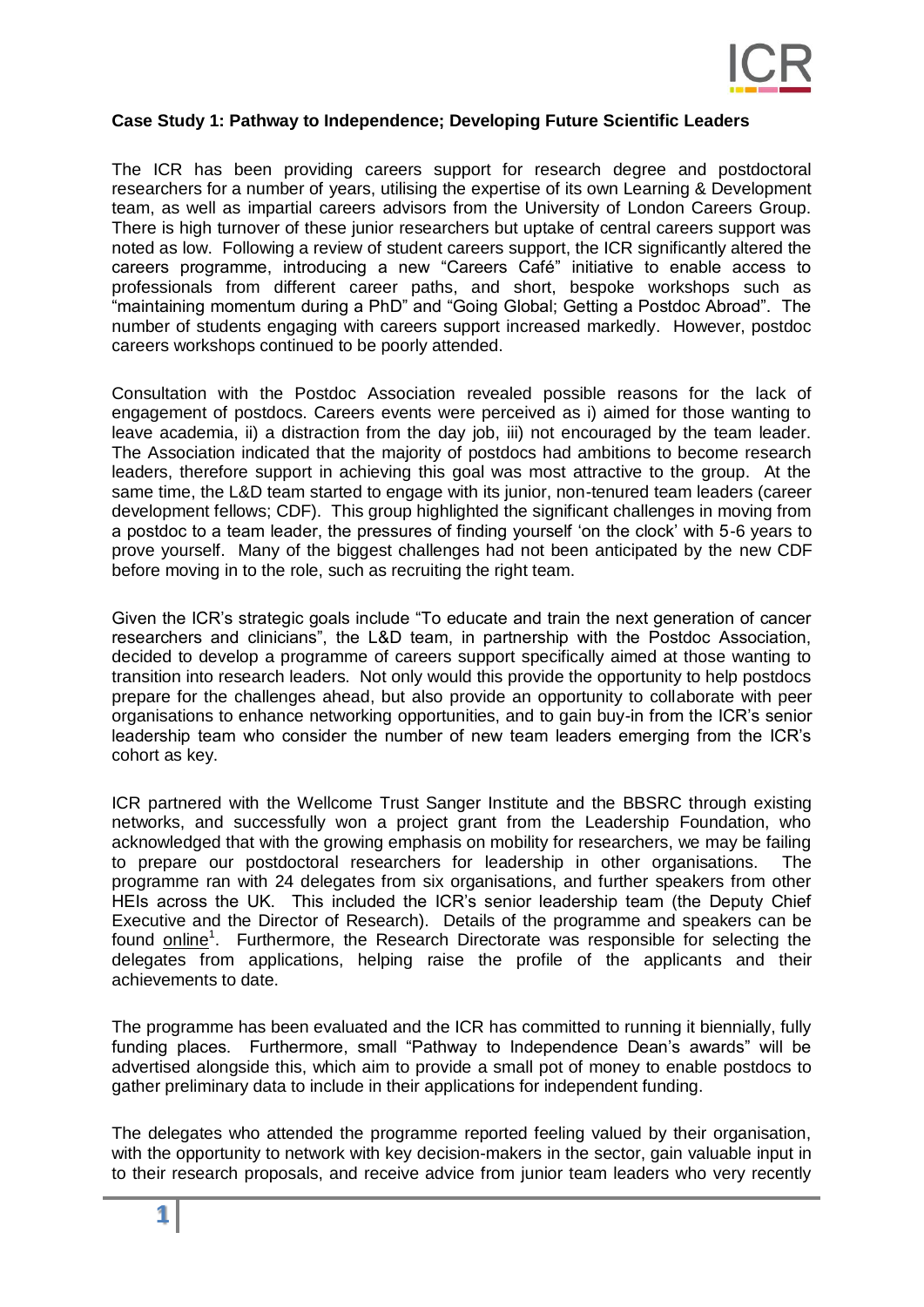

made the transition. We are tracking the careers of the delegates who went through the pilot, and inviting some back to give advice on the 2015 programme, which is now being organised. To ensure ongoing support to the cohort, coaching has been offered to all ICR attendees, and a follow-up event was held 8 months after the core residential programme, to further explore key topics. Furthermore, the ICR Chief Executive has requested a tailored version is developed for clinical researchers aiming for academic independence.

## **Case Study 2: Scientific Officer Training and Development Summary (2014)**

Scientific officers make up approximately 45% of the scientific staff employed at the ICR and are predominantly viewed as support or lab management roles rather than being on the academic career track (e.g. postdocs, career development faculty and team leaders). In response to the Robert's agenda, the training and careers support offered at the ICR was predominantly aimed at PhD students and postdocs on themes around fellowships, thesis writing and career planning. One SO reflected that "pre-2011, SOs were a bit of a forgotten group. There have always been events for students and postdocs but no equivalent for us". The creation of a dedicated association in 2011 helped to raise the profile of scientific officers within the organisation and improve the range of training available to them. A current SO committee member commented: "being on the committee has helped me know more people at the ICR through networking and made me get involved in the Athena Swan programme, which I find personally rewarding". Despite widespread support for starting a dedicated association, input was needed at its outset to encourage leadership in the form of 121 coaching to support the chairperson in their new role. Three years on, the association has 10 formal roles which include SO reps on a number of ICR-wide committees including the CEO Advisory Forum. The committee is also responsible for a range of initiatives including monthly coffee mornings to welcome new SOs starting at the ICR and a promotions mentoring scheme where 8 individuals have so far been matched with someone who has recently been through the promotions process for advice and input on how to complete the application. A recent applicant said "without the SOA I am not sure I would have found such an appropriate mentor to help me through my promotion application". The SOA also offers travel bursaries of up to £200 to help SOs attend courses, training and conferences as these can be difficult to obtain if you are not a PhD student or postdoc. The value of this initiative was emphasised by a quote from the annual SO training review "having a travel bursary specifically for Scientific Officers is a really valuable resource as otherwise it is really difficult to find funding to attend meetings".

The SOA has also resulted in a number of benefits to the ICR including valuable end-user input on the training and support offered including initiation of lunchtime training sessions as well as access to a pool of 15 highly experienced scientists who have been encouraged to provide technical training to others at the ICR including a "train the technical trainer" one day workshop piloted in early 2014 and well received. The SOA have also initiated an annual technical conference to give SOs opportunities to present to their peers, share expertise and network across different divisions. In the last 2 years conference attendance has increased 40% (from 57 to 80, representing 30% of the total SO grade workforce), and has been extended from a half to a full day to include a career development session delivered by C2 careers at the University of London. All three technical conferences have been strongly endorsed by Management Executive with sessions chaired by the CEO or other senior members of faculty. "I am very supportive personally of the Scientific Officer Technical